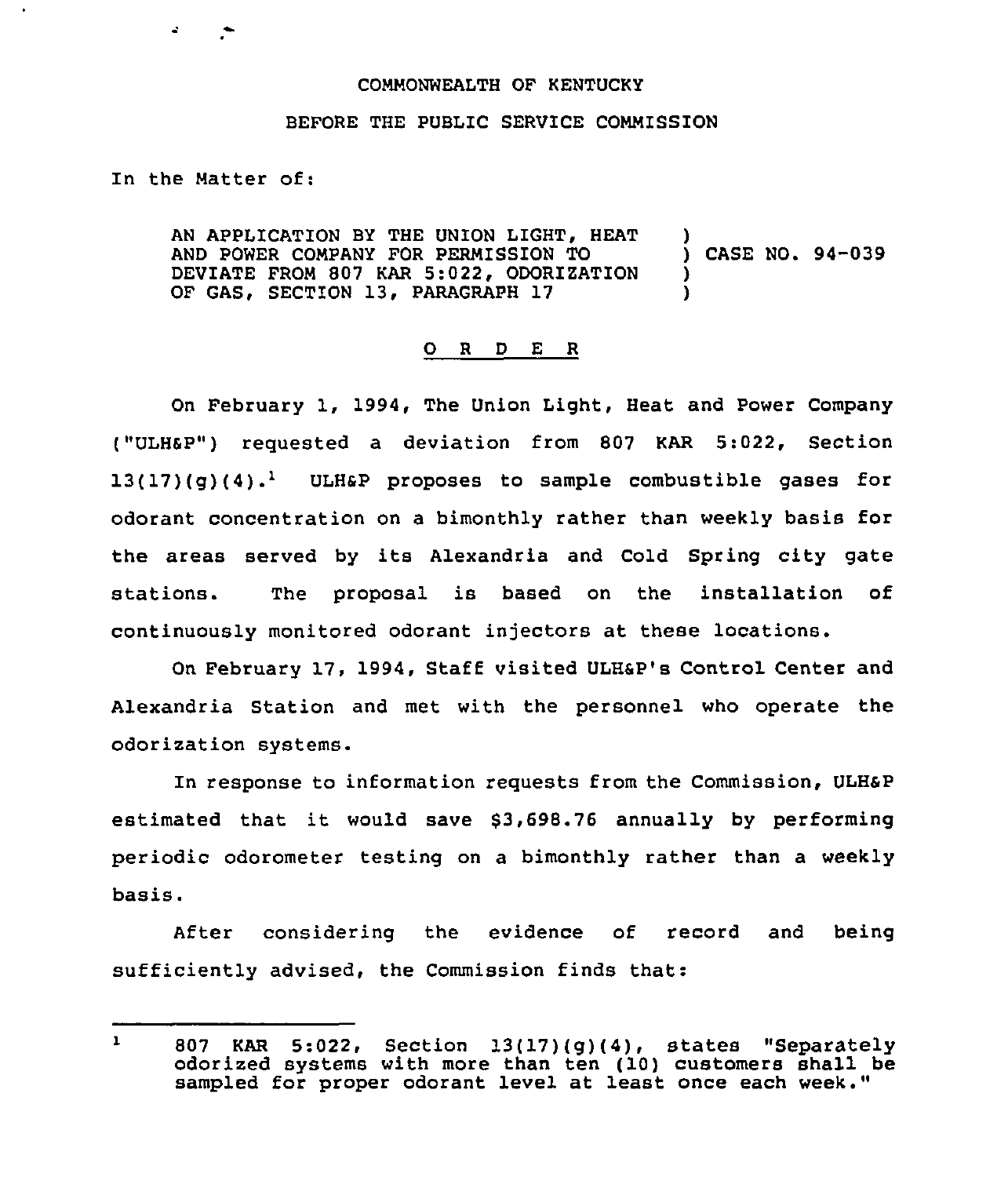1. The injection of odorant at Alexandria and Cold Springs is monitored at the Control Center at Cincinnati Gas and Electric Company offices in Cincinnati. The monitoring system is limited to monitoring and controlling the rate of odorant injection into natural gas which passes from the transmission pipelines into the ULH&P system.

 $\cdot$ 

**Contract State** 

2. The annual savings resulting from bimonthly testing in lieu of weekly testing is approximately \$3,700.

3. ULHsp's monitoring system at the control center does not measure odorant level at the checkpoints in its distribution system.

4. ULHsp uses mercaptan as odorant. Nercaptan may be absorbed by pipelines and may be oxidized while in the pipeline. ULHSp injects propane and air into its natural gas during peak shavings which may cause the odorant to be oxidized and its odorizing strength fade out to an unacceptable level. Odorant level testing is the only way to identify this problem which can be remedied by injecting additional odorant.

5. Extending periodic odorant level testing from weekly to bimonthly could have a negative impact on the safety of ULH&P's customers and their properties in case of gas leaks. The inability to smell oxidized mercaptan could lead to undetected gas leaks.

6. ULHSP's application for the deviation from 807 KAR 5:022, Section  $13(17)(g)(4)$ , should be denied.

 $-2-$